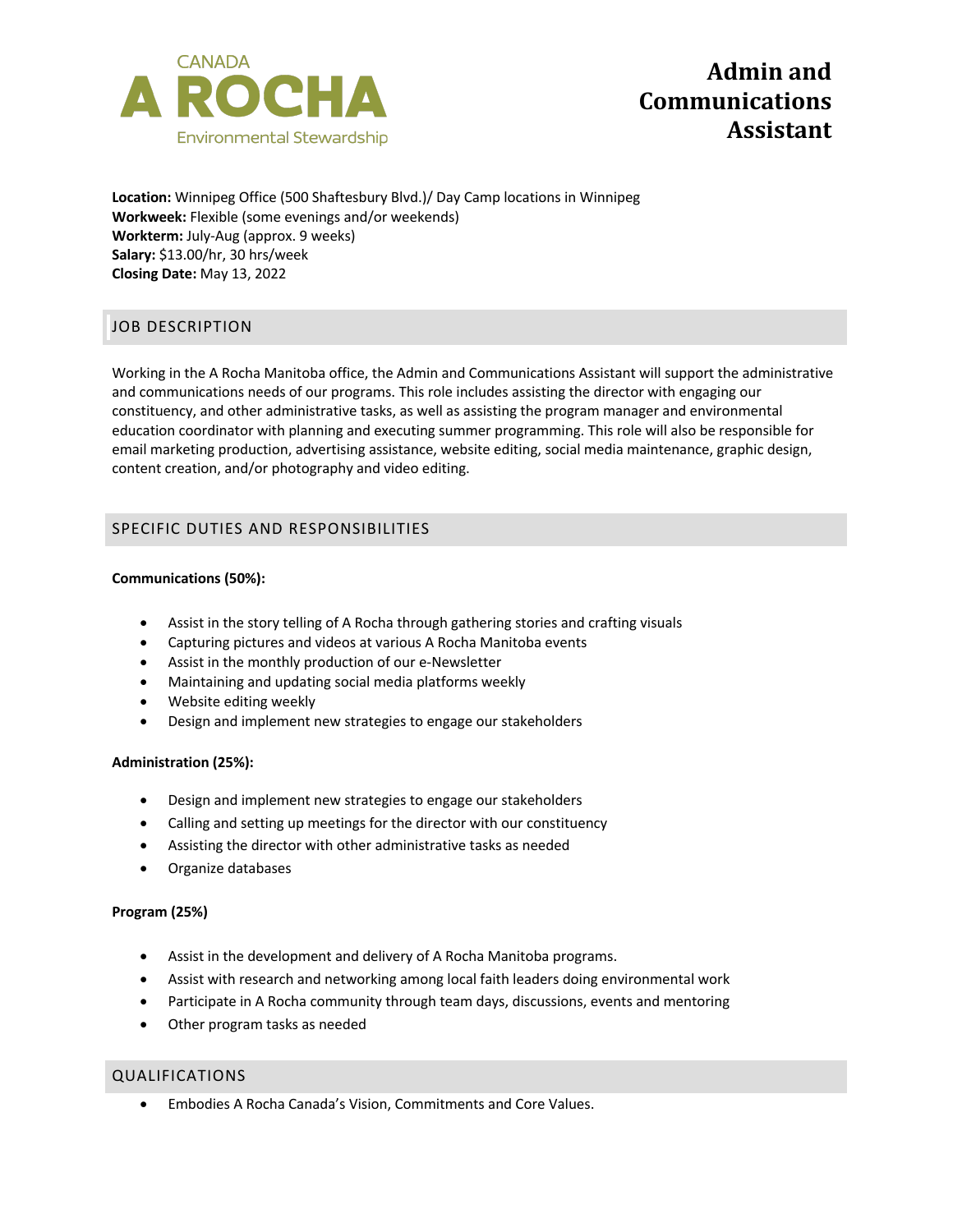

# **Admin** and **Communications Assistant**

- Experience and/or education in communications related field.
- Experience in Wordpress, Instagram, Facebook and Mailchimp
- Personal initiative and able to manage details
- Time-management skills
- Willingness to learn

# REQUIREMENTS

- Criminal record check and Vulnerable Sector check required
- Must be a Canadian citizen, permanent resident, or person with official refugee status
- Must be a youth between 15-30 years of age

## ASSETS

- Knowledge of local environmental concerns
- Experience in event planning and/or curriculum development
- Experience leading programs for groups of people (summer camp, service club etc)
- First Aid and CPR
- Access to transportation

# A ROCHA CANADA MISSION, VISION, COMMITMENTS

A Rocha is an international Christian organization which, inspired by God's love, engages in scientific research, environmental education, community-based conservation projects and sustainable agriculture. We envision the transformation of people and places by showing God's love for all creation.

## **A Rocha International 5 Commitments:**

**Christian** – Underlying all we do is our biblical faith in the living God, who made the world, loves it and entrusts it to the care of human society.

**Conservation** – We carry out research for the conservation and restoration of the natural world and run environmental education programs for people of all ages.

**Community** – Through our commitment to God, each other and the wider creation, we aim to develop good relationships both within the A Rocha family and in our local communities.

**Cross-cultural** – We draw on the insights and skills of people from diverse cultures, both locally and around the world.

**Cooperation** – We work in partnership with a wide variety of organizations and individuals who share our concerns for a sustainable world.

## TO APPLY

To apply, email your cover letter and resume to **manitoba@arocha.ca** by **May 13, 2022.** If successful, you will be contacted for an interview in the week of May 16, 2022.